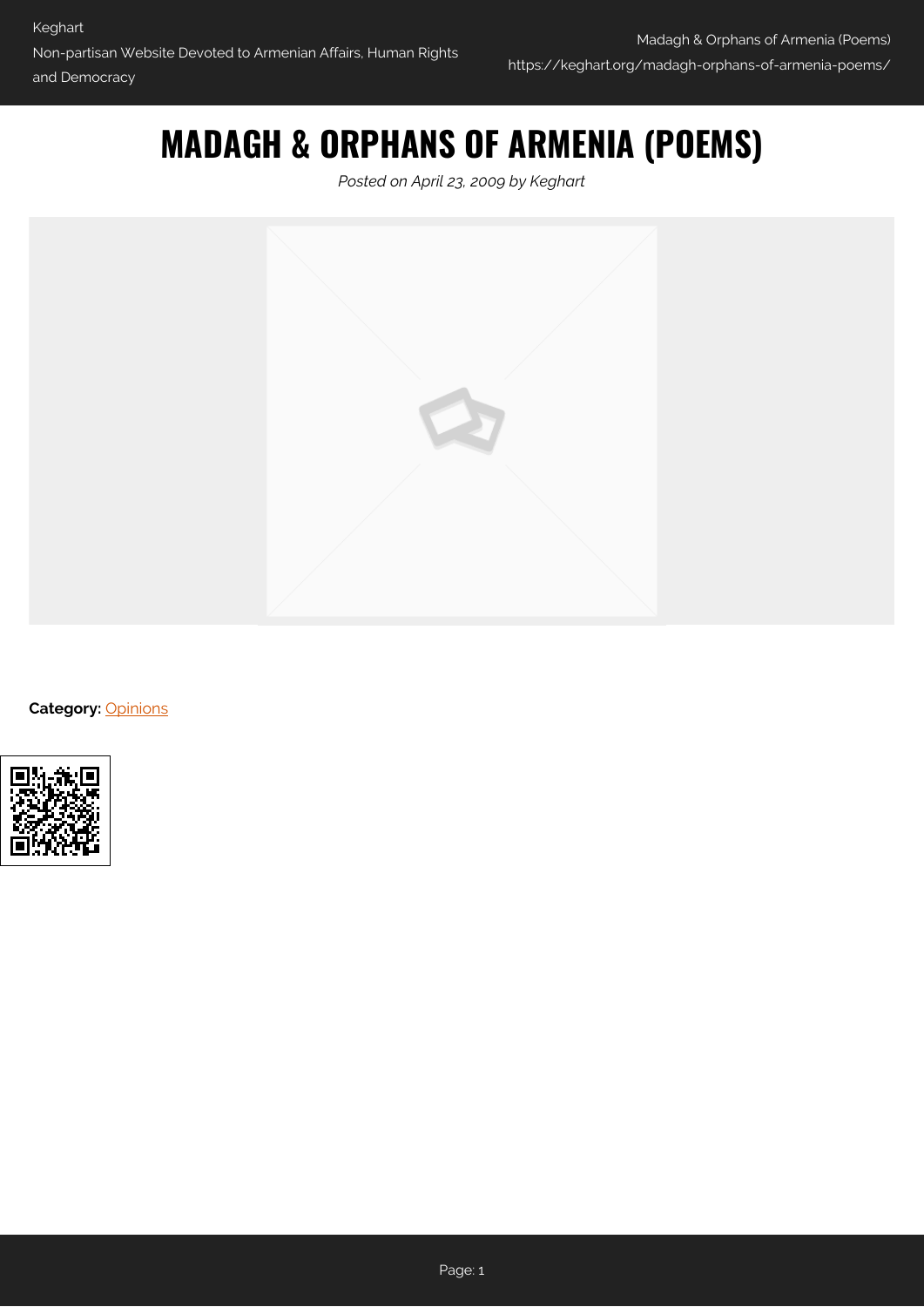#### **Juan Yelanguezian**, Buenos Aires, Argentina

*Dr. Juan R. S. Yelanguezian K. P. is an Argentinian-Armenian composer, musicologist, author and plastic artist. In addition he has translated Dora Sakayan's Esmirna 1922: Entre Fuego, El Sable Y El Agua (El Diario Del Dr. Hatcherian), Montreal 2001. He is a third generation descendant of traditional families from Cilicia (Tarsos, Adana & Marash) and Thrace (Xanthi), His mother was born in Athens, and his father in Beirut. He has travelled extensively, educated in Argentina and Armenia. His works are much appreciated, and he has earned several awards both in his birthplace and elsewhere.*

*Keghart.com is pleased to present two of his poems (In Spanish and translated into English) from the Madagh cycle of his collection of poems Arian, Antología Poética, Buenos Aires, 1994.*

*For expanded biographical notes please contact Keghart.com or write directly to the author [darson7@yahoo.com.ar](mailto:darson7@yahoo.com.ar)*

### **Juan Yelanguezian**, Buenos Aires, Argentina

*Dr. Juan R. S. Yelanguezian K. P. is an Argentinian-Armenian composer, musicologist, author and plastic artist. In addition he has translated Dora Sakayan's Esmirna 1922: Entre Fuego, El Sable Y El Agua (El Diario Del Dr. Hatcherian), Montreal 2001. He is a third generation descendant of traditional families from Cilicia (Tarsos, Adana & Marash) and Thrace (Xanthi), His mother was born in Athens, and his father in Beirut. He has travelled extensively, educated in Argentina and Armenia. His works are much appreciated, and he has earned several awards both in his birthplace and elsewhere.*

*Keghart.com is pleased to present two of his poems (In Spanish and translated into English) from the Madagh cycle of his collection of poems Arian, Antología Poética, Buenos Aires, 1994.*

*For expanded biographical notes please contact Keghart.com or write directly to the author [darson7@yahoo.com.ar](mailto:darson7@yahoo.com.ar)*

# **Madagh**

O Dar en sacrificio (Poema)

Inmóvil como una estatua clásica eterna su rostro de mármol, de armoniosos rasgos, su cuerpo diminuto y sus finas manos. En el epitafio del silencio de la vigilia, escucho su voz que con su corazón son los únicos vestigios de su vida. Un canto asoma a sus labios que han cantado tanto, un cantejondo que llega de las vísceras, casi Inexistentes y el melisma de su voz atmosférica llena el espacio,

creando la arquitectura de su templo de sonido.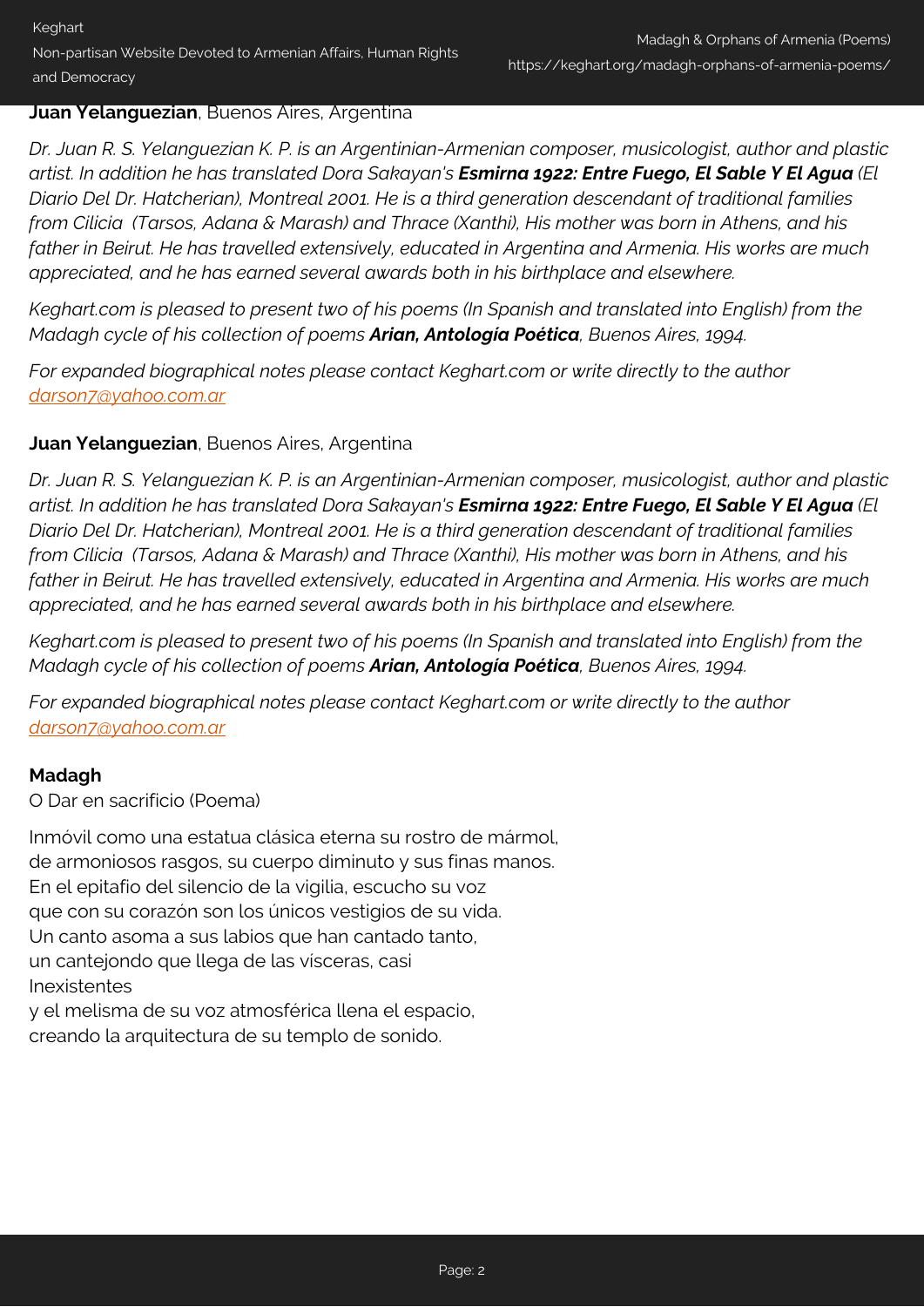#### and Democracy

Mientras su pueblo muere luchando por la vida, su inercia es la vida misma que lucha con su arte, su única arma que jamás se venció, aunque su sueño eterno penetra más y más en las penumbras del Hades, y la bruma esconda los delicados trazos de su rostro único.

Y su pueblo sigue luchando por obtener su libertad como la libertad de su alma en la Eternidad.

La libertad inmortal de su Patria lo rebelan.

Y emite desde su lecho de cuerpo inerte un susurrido gracias a mis oídos, que acongoja mi espíritu que creyó ser valiente y asoma la paz de su sueño que quiere ser eterno.

Como el sueño eterno de la vida de los hombres que luchan por su dignidad, aunque ardan en llamas o los consuma el frío, el hambre y la sed. Me acuesto junto a su cuerpo estático, apoyo mi cabeza sobre su hombro y le cuento mis sueños que alguna vez fueron suyos, le cuento del dolor que viví viendo caer a los jóvenes, viejos jóvenes de ese anciano pueblo. Le cuento de las montañas de su antiguo país, le cuento de sus frutos, de sus aguas, de los cielos alcanzados y apretados por el sol de nuestras manos tan cercanas, de los cuadros que hubiera pintado y las canciones que le habría entregado; musito las nanas con que él me acunaba y le entrego mis ojos para que vea su país libre, aún con la sangre que hoy derraman sus hermanos.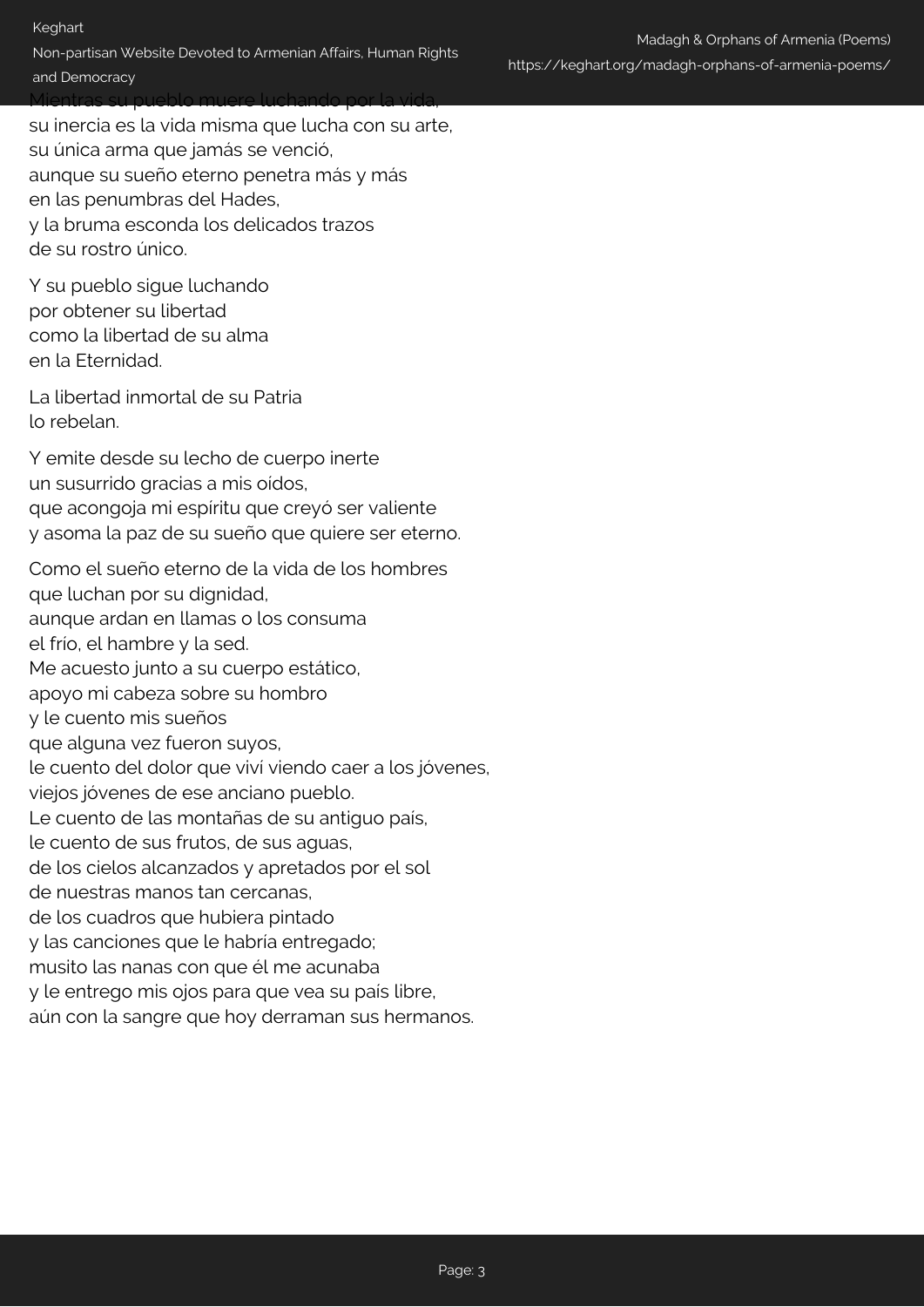Y nos entregamos el amor que nos profesamos en silencio como un sueño sutil perdido en el misterio de los misterios. Me quedo dormido sobre su pecho consumido y diviso su perfil de un solo trazo de cilicio antiguo, guerrero tracio, atleta de Olimpia, rapsoda de Tarón.

Mi padre descansa su sueño preparando el Viaje que dulcemente lo conducirá al Infinito de estrellas, en un firmamento de candilejas y sonidos celestiales, acompañándome siempre como a la distancia de cada separación y cada retorno.

Mientras su patria sufre, pero se dignifica, en un viaje paralelo mi padre alcanzará las estrellas y su Patria será el nuevo Paraíso Terrenal.

Entona "Deseo ver a mi Kilikiá…"

y se acerca al terruño, a su cuna de puertas abiertas, las puertas que para siempre se abrirán de su amada Armenia.

Buenos Aires, 16 de mayo de 1993

### **Madagh**

Or to give in sacrifice (Poem)

Still as an eternal classical statue his marble face, of harmonious features, his diminute body and his slender hands In the epitaph of the silence of the vigil, I hear his voice that together with his heart are the only vestiges of his life. A song rises to his lips that have sung so often, a deep song that comes from viscera, almost inexistent now and the balm of his atmospheric voice fills the space, building the architecture of its temple of sound. Whilst his people have been dying fighting for their life,

his inertia is life itself battling with his art, the only weapon of his that could never fail, even though his eternal sleep may encroach more and more upon the shadows of Hades, and the mist hide the delicate features of his unique face.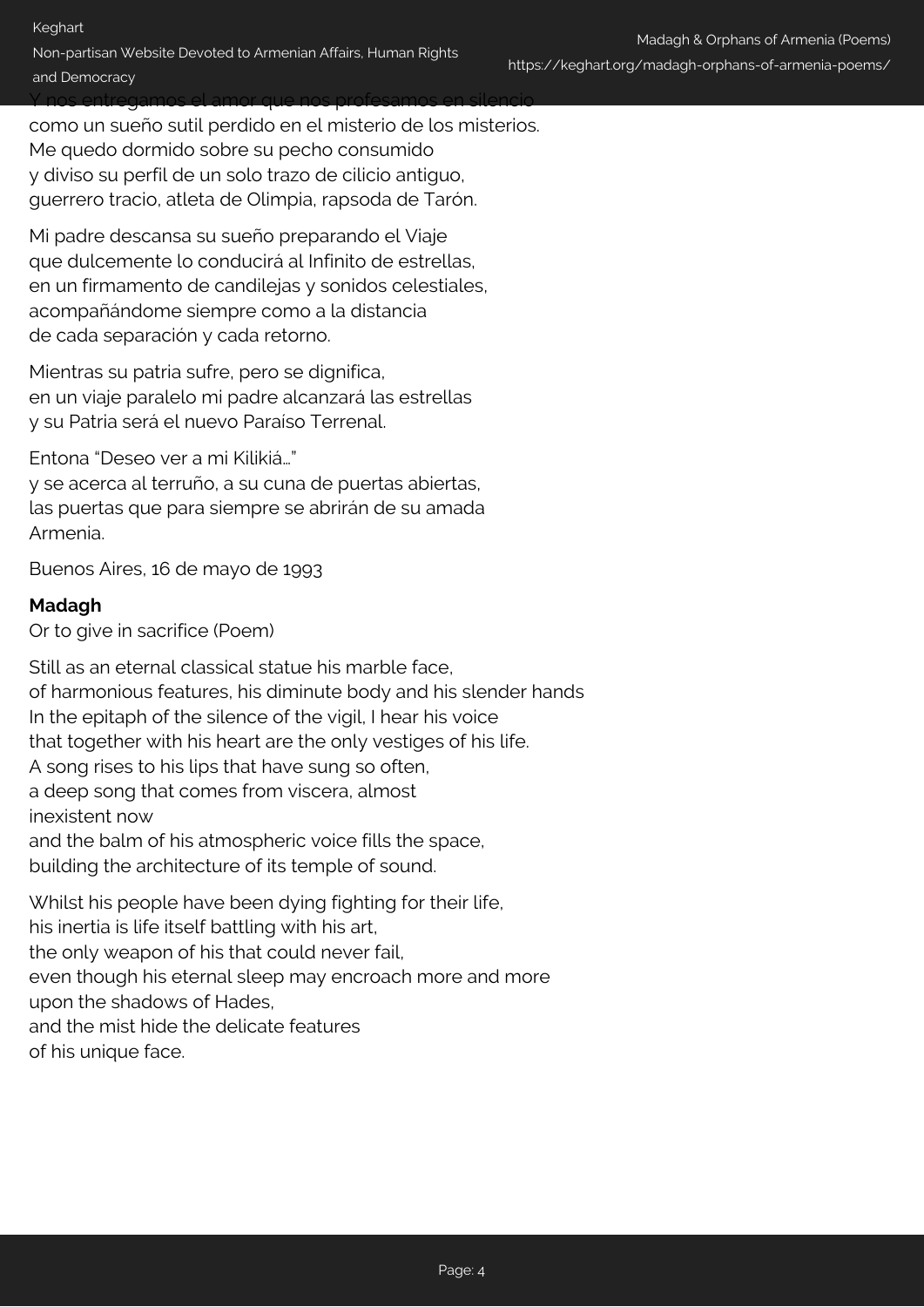to obtain their liberty as does his soul for its liberty in Eternity.

The immortal liberty of his Land causes him to rebel.

And he emits from his inert body's bed a whispered thank you to my ears, which wrenches my soul which I thought brave and brings nearer the peace of his sleep which longs to be eternal.

Like the eternal sleep of the life of men who battle for their dignity. whether they burn in the heat of flames or are consumed by cold, hunger and thirst.

I lie down next to his still body,

lean my head on his shoulder

and tell him my dreams

which once were his.

I tell him of the pain I went through watching the young people fall,

youths of old of that ancient people.

I tell him of the mountains of the country he came from,

tell him of its fruits, of its waters,

of the skies reached and embraced by the sun

of our hands now so near to each other,

of the pictures he would have painted

and the songs he would have given us;

I murmur the lullabies he used to rock me with

and I give him my eyes for him to see his country free,

even with the blood spilled today by brothers.

And we give each other the love that we have held for each other in silence

like a subtle dream lost in the mystery of mysteries.

I fall asleep on his consumed breast

and his profile in one trait of an ancient Cilician comes to me,

Tracian warrior, athlete from Olympia, rhapsody weaver of Taron.

My father rests his dream in preparation for the Voyage that will gently bear him to the Infinity of the stars,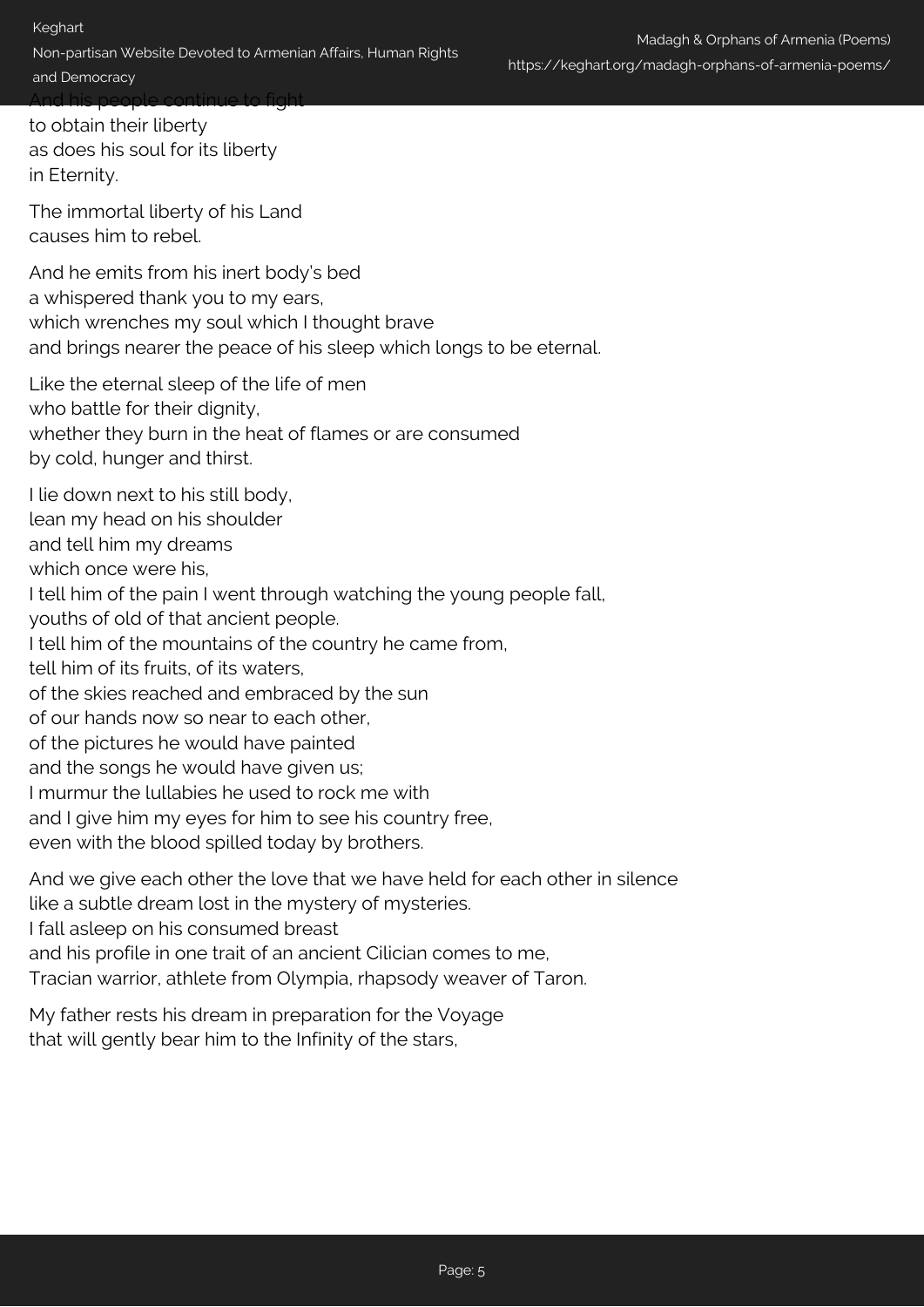Non-partisan Website Devoted to Armenian Affairs, Human Rights and Democracy in a firmament of lamps and celestial sounds,

staying with me always as from the distance of each separation and each return.

Whilst his land suffers, but becomes dignified, in a parallel voyage my father will reach the stars and his Homeland will be the new Earthly Paradise.

He hums "I yearn to see my Kilikia…" and he nears his birthplace, his cradle of open doors, the doors that will always open of his beloved Armenia.

Buenos Aires, May 16th, 1993

#### **Huérfanos de Armenia**

Poema

I

Huérfanos de Adaná, huérfanos de los desiertos… ¿Acaso hoy ciudadanos que no conocen su nacionalidad? ¿u hombres que viven condenados al desarraigo?

Huérfanos de las montañas, música de los ancestros, privilegio del mundo que arrastra las efímeras marcas. ¿Acaso un genocidio puede acabar con el alma Armenia

En la crueldad de los hechos,

hechos transformados en leyenda por temor al sufrimiento?

Huérfanos de tus vientos, tus piedras y tu cielo. Nos ahogamos en la bruma azulínea de los recuerdos.

Huérfanos de tu diálogo nos despertamos al sol

y cantamos los himnos al nuevo día.

Misterio sutil no poseerte.

Vacío que nos arrastra en un espacio místico,

la ausencia de nuestros muertos.

En la oscuridad ya no oímos sus pasos,

ni sus voces nos llaman, ni sus ojos se encienden.

Nuestros huérfanos ancianos conservan en silencio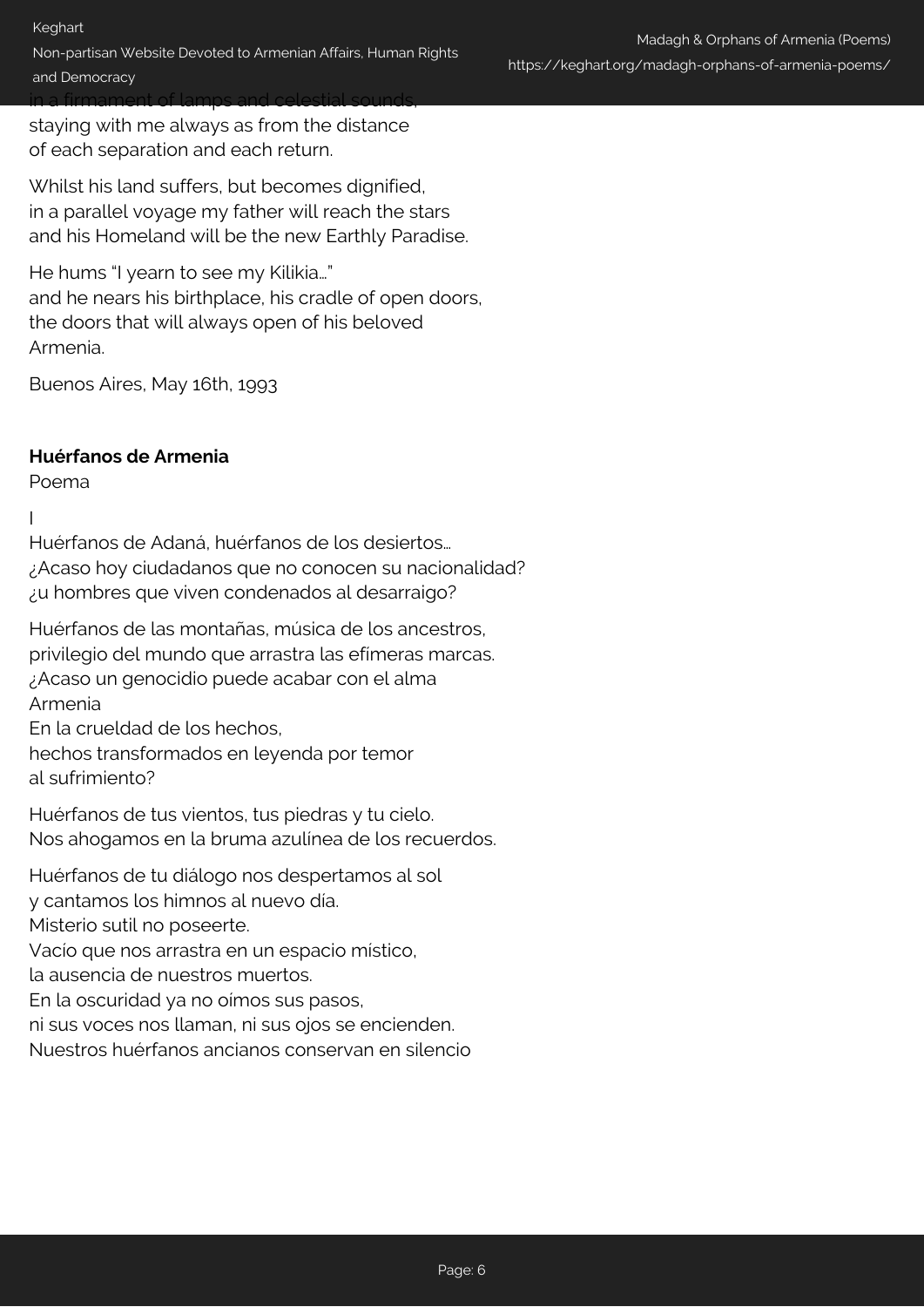otros los llevaron en secreto hacia el confín de las tinieblas. Nosotros nos sumergimos en el encuentro sensible de vernos mutilados desgarro paradojal, sacrificio de miles, ancestral vino de nuestro madagh incierto.

Lento sacrificio de un pueblo huérfano de su mutilado suelo,

mutilado espíritu, mutilado eco.

Huérfanos de Sis, de Mush, de Van, huérfanos de Sasún, de Kars, de Erzerum. Oigan las voces, griten vuestro ruego como el peregrino se acerca al encuentro.

(Me adhiero a la penumbra del silencio de la vieja casa que mi abuelo leventara con sus propias manos, manos mutiladas, huérfanos de Tarso. Me agobia el musitar cansado del silencio. Silencio que murmura gritos de otro tiempo, y acaso me despliego hacia la algidez y lo abrazo porque pudo crear con su semilla un mundo nuevo detrás del infierno).

II

Huérfanos de los misterios de nuestros padres de ver crecer lejanamente el hogar patrio.

Huérfanos de incertidumbres y vital encuentro.

(Amor; ni hecho, ni palabra).

Huérfanos de amor, cotidaneidad de desarraigo terrenal,

¿acaso ha sido un sacrificio natural

el que llevó a nuestro pueblo a prodigar un futuro vital entregando sus vidas en el exilio?

Huérfanos de Marras, ¿acaso la brisa tañe aún las cuerdas

de tu violín, y tus melodías no se ahogan en el letánico misterio?

(Tendrán que atarme y ensordecerme, al mástil más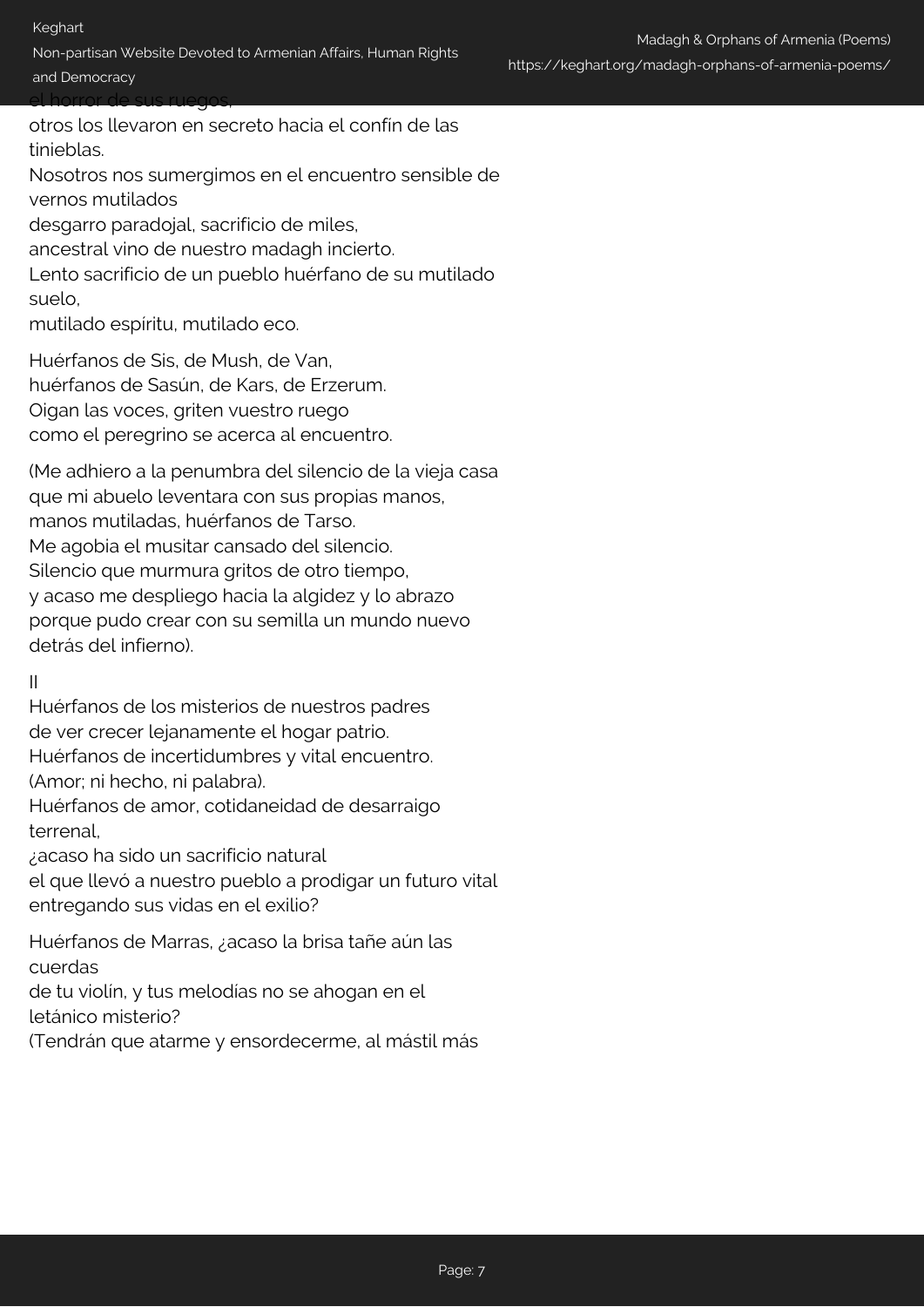Non-partisan Website Devoted to Armenian Affairs, Human Rights and Democracy

alto

de mi vida, para no oír y acercarme al sortilegio de tus cantos).

Huérfanos de Der el Zor, me persiguen esas voces como encuentros compartidos del dolor y se acercan como cuentos

de una historia que no deseamos vivir.

Y se acercan como filos de sables destrozando cuerpos,

sólo sonidos de sables como un juego arrítmico de masacre,

que perfila murmullos metálicos en la inmensidad atmosférica

del sórdidamente bello paisaje.

¡Huérfanos! no detonaron los estruendos sino la muerte ahogada en el silencio, como se pudre un órgano en un cuerpo y en apariencia se sigue viviendo.

Huérfanos de destierros,

familias desintegradas perdidas en el infortunio, niños que no conocieron el destino de sus hermanos, mujeres que no se entregaron y se casaron con la muerte,

ojos de Masís que no saben que son armenios.

Huérfanos.

Misterio insondable de la vida

que exige un sacrificio tal para que un pueblo viva.

(El campesino al que se le atravesó los Evangelios que llevaba junto al corazón y cayó en el surco que él mismo cavó. La daga reluciente que filoso asesinó a la madre del amigo. La casa en llamas, las huídas nocturnas, el incendio del puerto de Esmirna y solamente la nada del silencio sobre los crepusculares cuerpos y sólo el silencio).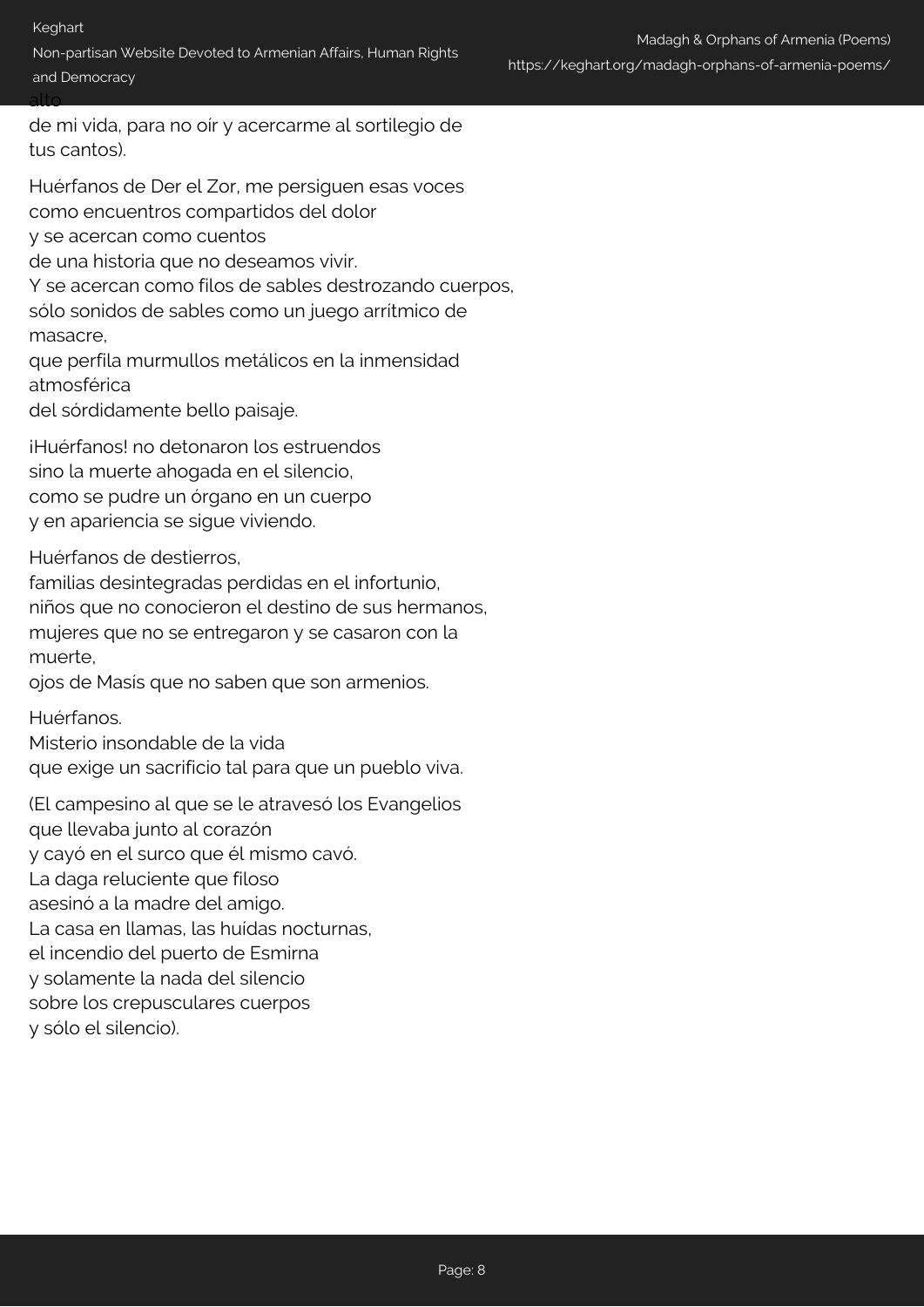Keghart

Non-partisan Website Devoted to Armenian Affairs, Human Rights and Democracy Huérfanos aún despertamos y oramos

en nuestra íntima oración,

entonamos himnos agradeciendo la luz del alba y nos desayunamos con el trabajo y el credo. Entrelazamos nuestras sangres para que nazca el esperado hijo y le entregamos nuestro púdico afecto, nuestros mitos, nuestros ruegos. Y no sólo nuestras letras, también nuestras nanas acunando viejos sueños.

Nuestra alegría es antigua como nuestros versos. Nuestro dolor es antiguo como nuestros cantos. Invocamos el fulgor de nuestro espacio abierto.

Huérfanos, Sí, de nuestro suelo ¿Acaso músicos misteriosos del exilio? ¿Acaso portadores de nuestro espíritu de cereal que germina en el universo? ¿Acaso una espiga de esperanzas no nos sostiene sabiendo que las aves llegan si anunciarse?

*Del ciclo V "Madagh", del libro "Arian, Atología Poética" de Juan R. S. Yelanguezian. Publicado en Buenos Aires en 1994. I.S.B.N.: Nº 950-43-5577-3* Buenos Aires, 9 de marzo de 1985

# **Orphans of Armenia**

Epical Rhapsody

I

Orphans of Adaná, orphans of the deserts… Today mayhap citizens that know not their nationality? or men that live condemned to rootlessness?

Orphans of the mountains, music of ancestors, privilege of a world that trails ephemeral signs. Mayhap a genocide can obliterate the Armenian soul in the cruelty of the facts facts turned legend for fear of suffering?

Orphans of your winds, your stones and your sky.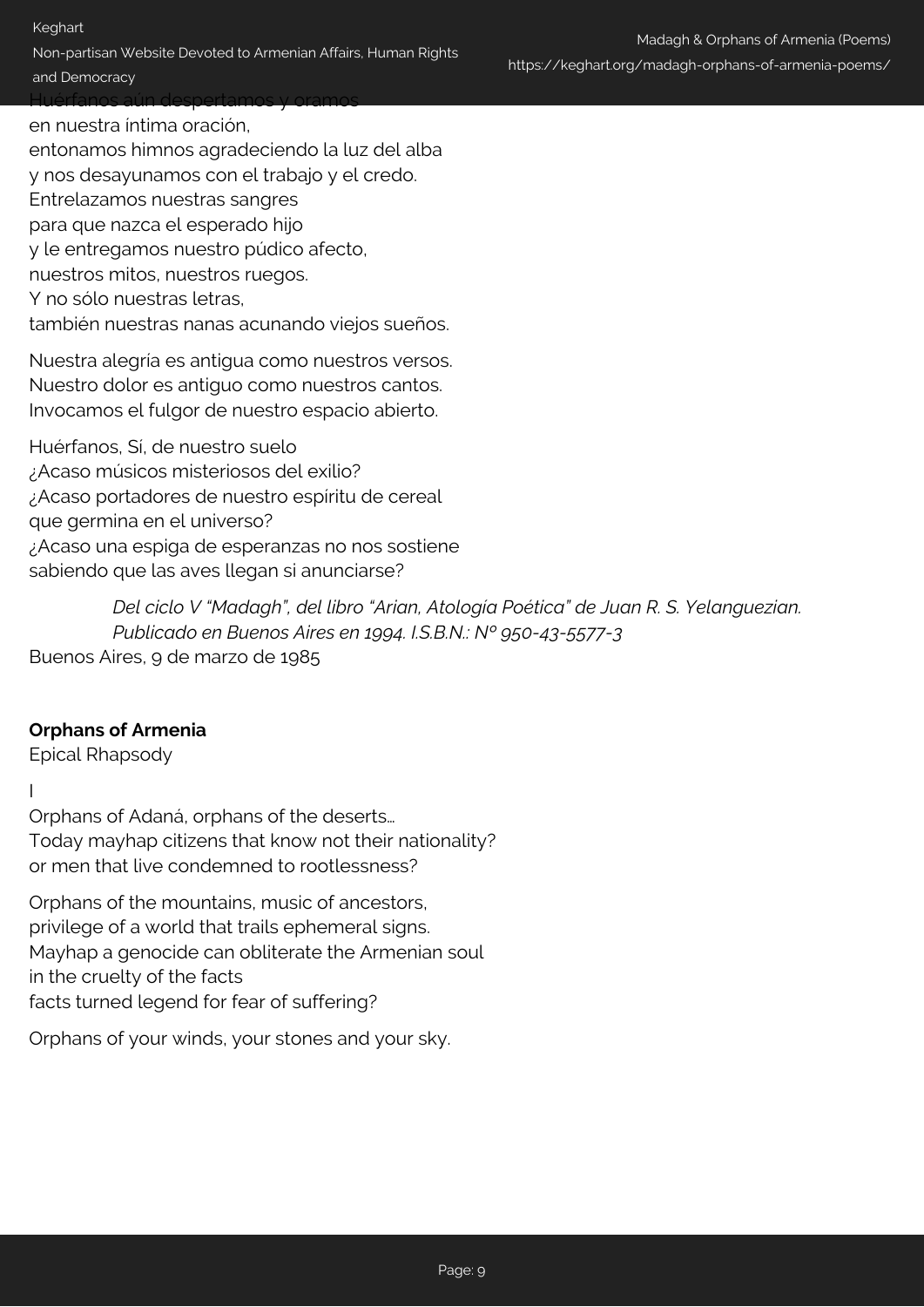Orphaned of your dialogue we wake to the sun and sing the hymns to the new day.

Subtle mystery not to own you. Void that drags us in a mystic space, the absence of our dead. In the darkness we no longer hear their steps, neither do their voices call us, nor their eyes light up. Our orphaned elders keep silent the horror of their pleas, others carried them in secret to the ends of the darkness We submerge ourselves in the sensitive encounter of seeing ourselves mutilated paradoxic ripping, sacrifice of thousands, ancestral wine of our uncertain madagh. Slow sacrifice of a people orphaned from their mutilated soil, mutilated spirit, mutilated echo.

Orphans from Sis, Mush, Van, orphans from Sasún, Kars, Erzerum. Hear the voices, shout your plea

as the pilgrim nears the meeting.

(I adhere to the gloom of the silence of the old house that my grandfather built with his own hands, mutilated hands, orphaned at Tarso. I am oppressed by the murmur of screams from another time mayhap I will lean toward the climax and embrace it because it managed to create with its seed a new world behind the hell).

#### II

Orphaned from the mysteries of our parents from watching the faraway growth of the ancestral home. Orphans of uncertainties and vital encounter. (Love; neither made, nor spoken).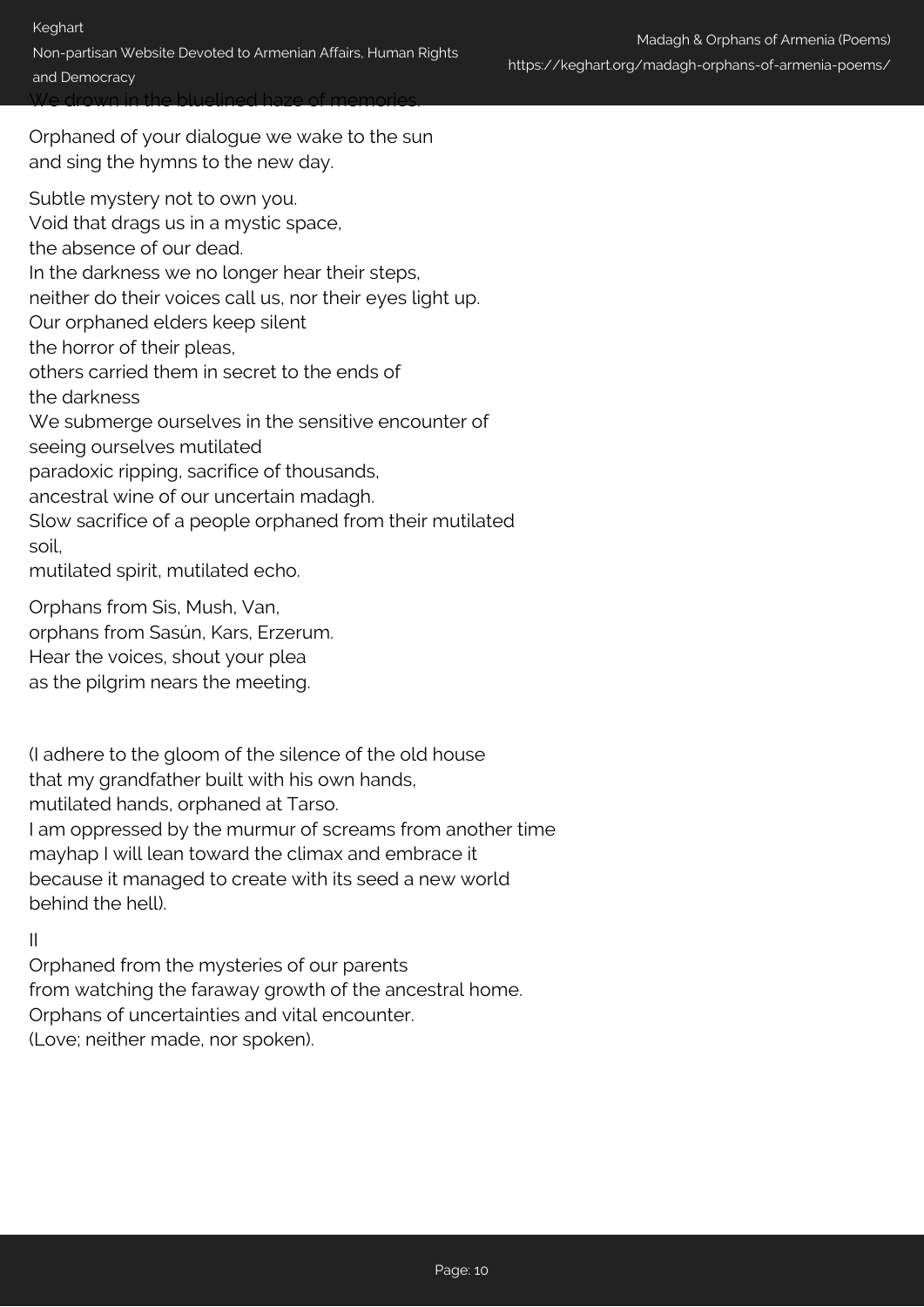#### Keghart

Non-partisan Website Devoted to Armenian Affairs, Human Rights and Democracy

Orphans of love, daily earthly

rootlessness,

has it perhaps been a natural sacrifice that has led our people to lavish a living future by donating their lives in exile?

Orphans of Marash, does the breeze still play the strings

of your violin, and do not your melodies drown in a litany of mystery?

(I would have to be tied and made deaf, to the tallest mast

of my life, for me not to hear and draw near to the sortilege of your songs).

Orphans of Der el Zor, those voices pursue me

as shared encounters of pain

and draw near as tales

of a history we had no wish to live.

And they draw near like the sharp edge of sables slashing bodies,

just the swish of sables like an arrhythmic game of massacre,

that shape metallic murmurs in the atmospheric immensity of the sordidly beautiful landscape.

Orphans! the blasts have not detonated but death smothered in the silence, as an organ of the body rots and in appearance one continues to live.

Orphaned by banishments,

disintegrated families lost in misfortune,

children that never knew the destiny of their siblings,

women who never gave themselves up and married death,

eyes from Masís that are not aware they are Armenian.

Orphans.

Unfathomable mystery of a life

that demands such a sacrifice in order that a people live.